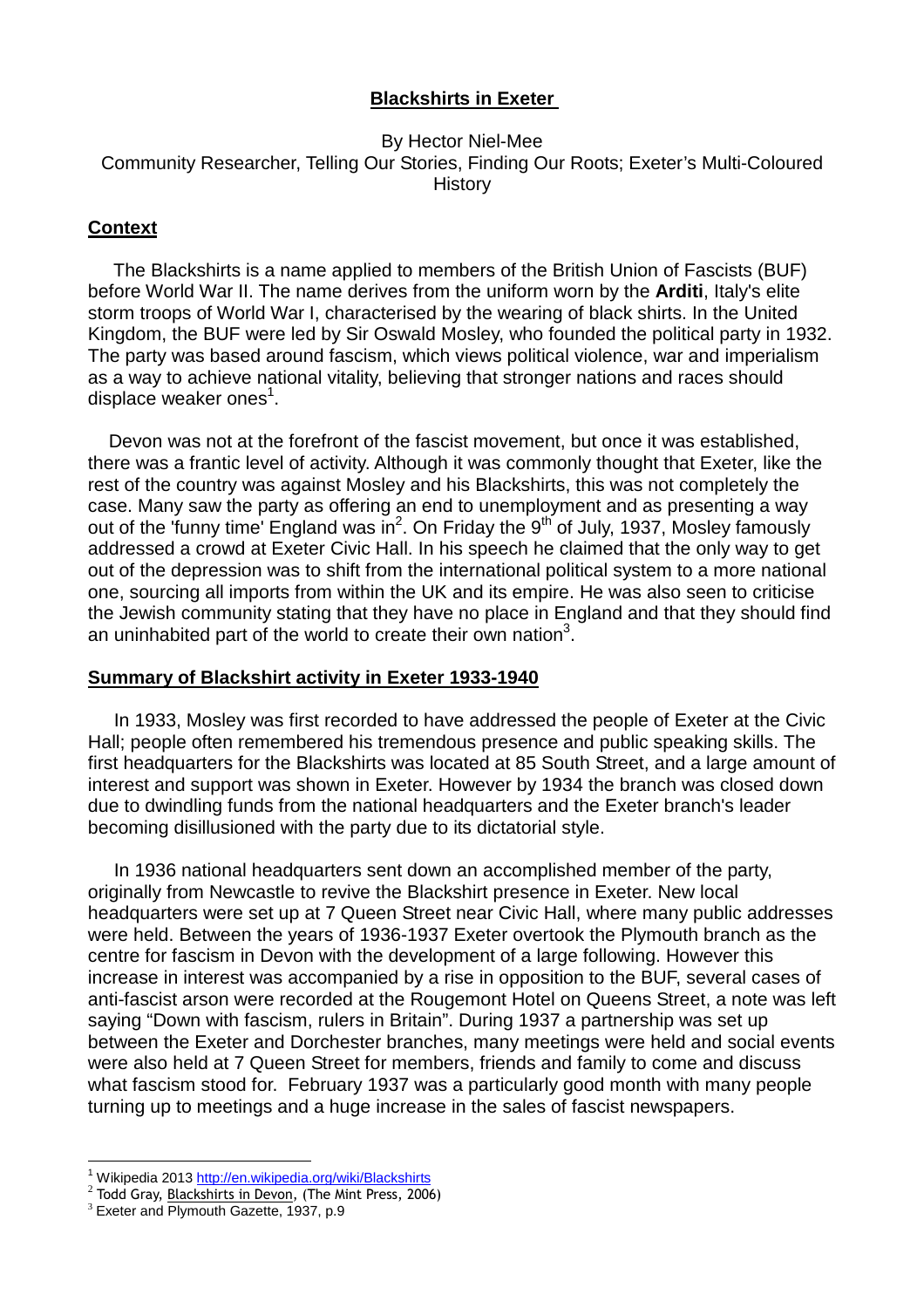In July of 1937 a successful meeting was held at Civic Hall; however there was a huge presence of 'red' (Labour) opposition. After this time a few meetings were shut down by police due to crowd members threatening speakers. This problem got so bad on the  $16<sup>th</sup>$  of October 1937 that the police had to escort the speakers back to 7 Queen Street as a crowd of 400-500 protestors were present. One member of the party in particular was highly unpopular and ended up receiving a ban on public speaking on the  $19<sup>th</sup>$  of October 1937 for the use of inappropriate language; the ban lasted until May  $6<sup>th</sup>$  1938.

After these displays of public opposition it was noticed that the BUF had considerably lost their boastfulness and during 1938 progress was described as steady. Another important member was sent down from national HQ to once again inject some life into the fascist movement in Devon, he lived on Oxford Road, in Exeter. He managed to hold 9 successful meetings in 10 days, which gave great hope to the local members. Mosley was said to have been in Exeter quite frequently, holding meetings on top of a van, usually on Market Street, where he would get heckled and on some occasions people would throw rotting fruit<sup>4</sup>.

In 1940, the presence of the party in Exeter and Devon as a whole was on the brink of collapse, the huge rise in local and nationwide opposition led to violent disorder and the fascists responded illegally. According to the Western times on June  $7<sup>th</sup>$  1940, police were sent to the Exeter headquarters at 19 South Street to arrest leading party members as part of a nationwide detention process of BUF members. 2 members were detained, one living on Jubilee road and one on Union road. Also a powerful figure within the party who had stood as the leading party member at the local election was arrested along with his wife<sup>5</sup>.

 "The arrival and disappearance of Mosley's Blackshirts is a tale of how an extreme party suddenly appeared in a remote corner of England and galvanised tremendous support. It is commonly said in Devon this would not happen today, but it has once before. It could easily again. History can repeat itself and it is also possible to overlook and forget  $it"$ <sup>6</sup>

# **Locations of interest**

#### Civic Hall

Located where WH Smith now stands; this hall is where Mosley most frequently addressed the people of Exeter. In 1933 he spoke for the first time there for one and a half hours. In 1937 he held a speech there where 1,500 people were said to have turned up

#### Rougemont Hotel, Queens Street

Anti-fascists caused 7 fires in the hotel in protest against the party and what it stands for. On one occasion a note was left reading, "Down with Fascism, rulers in Britain".

#### South Street

 $\overline{a}$ 

85 South Street, first Exeter BUF HQ, opened in 1933, in 1934 the branch closed due to low funds and internal problems. Records show rocks were thrown through windows.

In 1936, 85 South Street was also used

In 1938, new HQ was established at 22 South Street

HQ was moved to 19 South Street in 1940

<sup>&</sup>lt;sup>4</sup> Todd Gray, <u>Blackshirts in Devon,</u> (The Mint Press, 2006)

<sup>5</sup> Western Times, 1940, p.2

<sup>&</sup>lt;sup>6</sup> Todd Gray, <u>Blackshirts in Devon,</u> (The Mint Press, 2006), pp.307-308